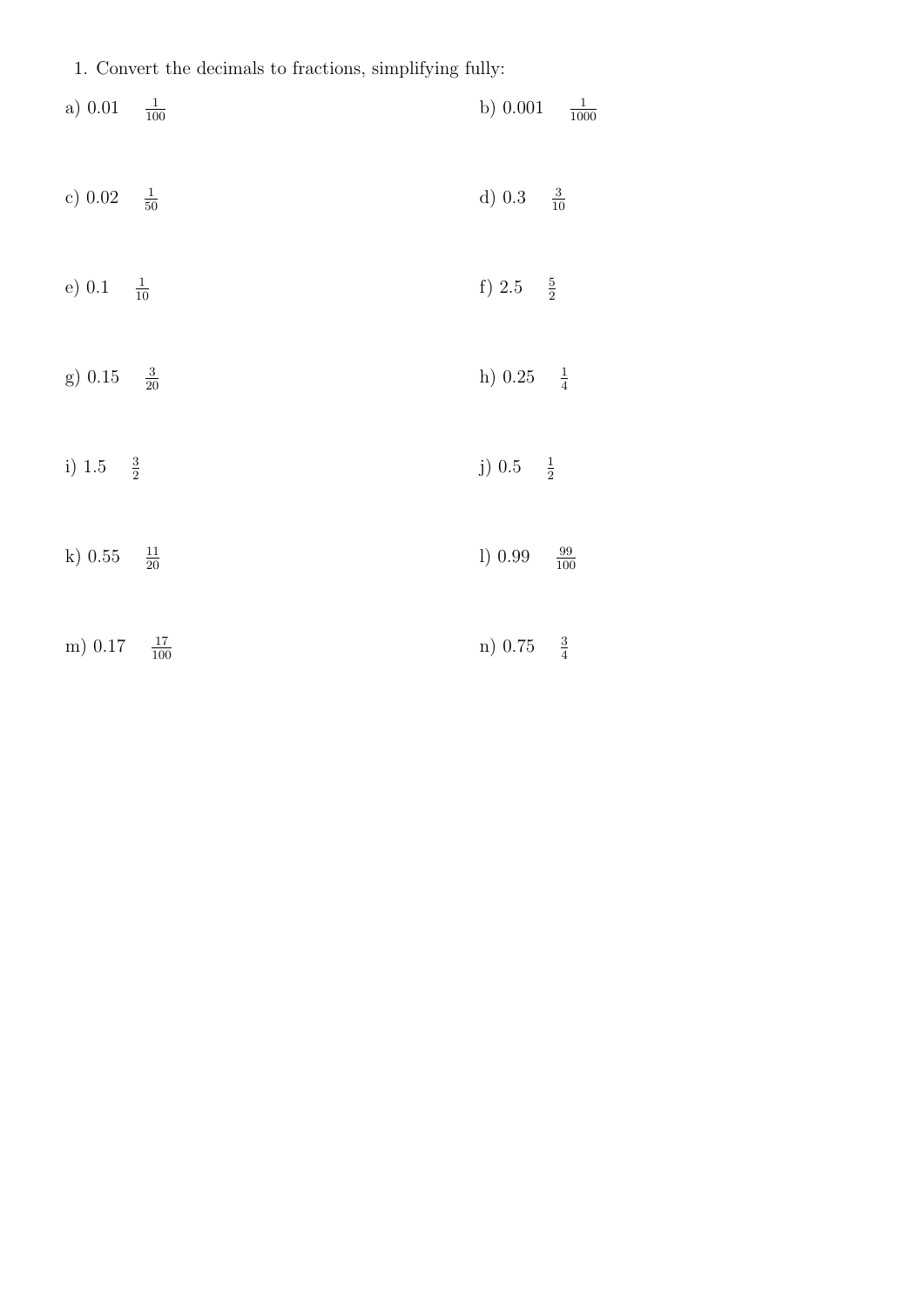2. Convert the fractions to decimals:

| a) $\frac{1}{100}$ 0.01  | b) $\frac{3}{10}$ 0.3    |
|--------------------------|--------------------------|
| c) $\frac{1}{5}$ 0.2     | d) $\frac{7}{10}$ 0.7    |
| e) $\frac{1}{10}$ 0.1    | f) $\frac{5}{2}$ 2.5     |
| g) $\frac{3}{20}$ 0.15   | h) $\frac{1}{4}$ 0.25    |
| i) $\frac{3}{2}$ 1.5     | j) $\frac{1}{2}$ 0.5     |
| k) $\frac{55}{100}$ 0.55 | 1) $\frac{99}{100}$ 0.99 |
| m) $\frac{17}{100}$ 0.17 | $n) \frac{3}{4} 0.75$    |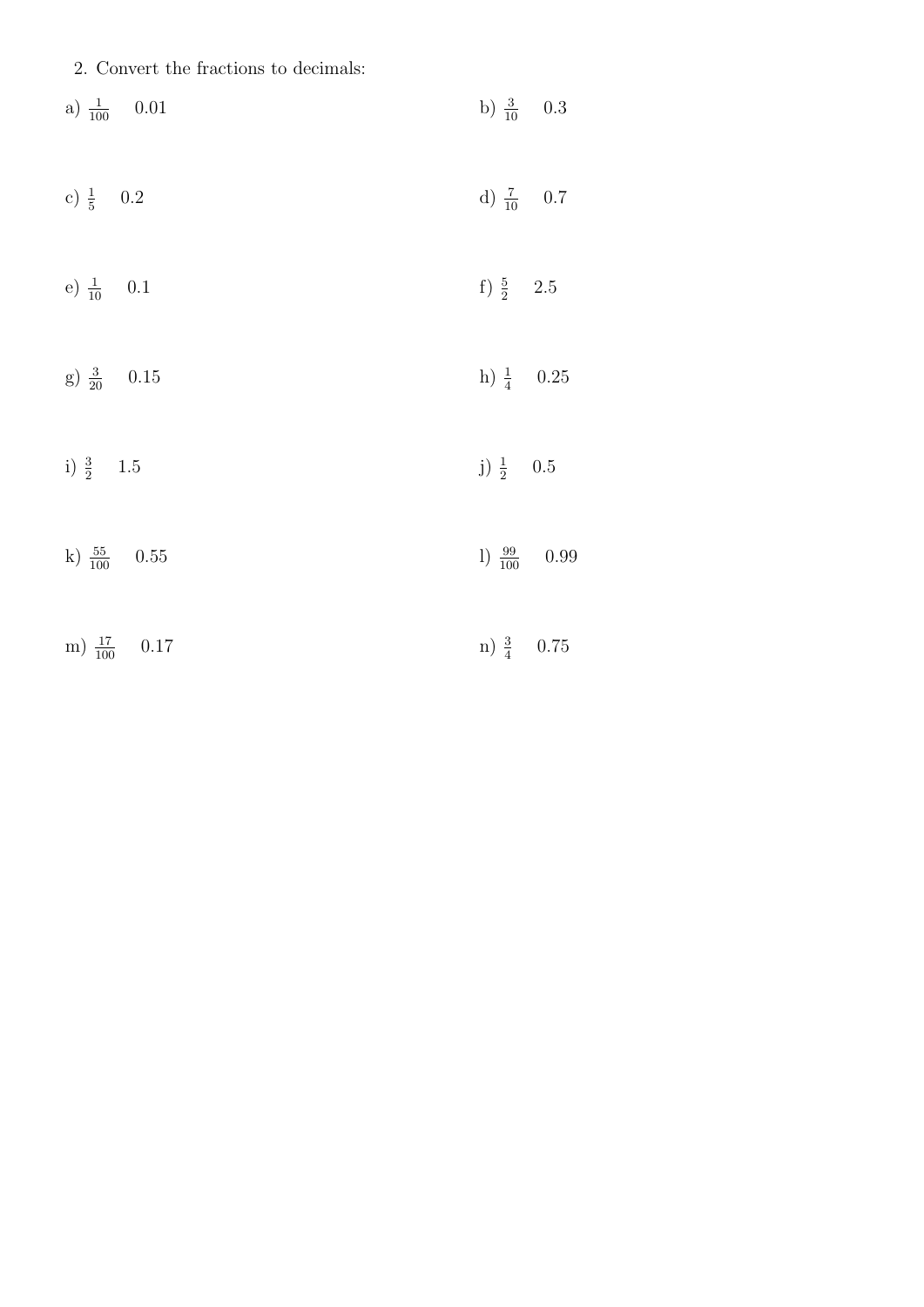|  |  | 3. Convert the percentages to fractions, simplifying fully: |  |  |  |
|--|--|-------------------------------------------------------------|--|--|--|
|--|--|-------------------------------------------------------------|--|--|--|

| a) $1\%$ $\frac{1}{100}$ |                  | b) $100\% - 1$          |                  |
|--------------------------|------------------|-------------------------|------------------|
| c) $2\% - \frac{1}{50}$  |                  | d) $200\%$ 2            |                  |
| e) $10\%$                | $rac{1}{10}$     | f) $250\%$              | $-\frac{5}{2}$   |
| g) $15\%$                | $rac{3}{20}$     | h) $25%$                | $\frac{1}{4}$    |
| i) 150%                  | $rac{3}{2}$      | j) $50\% - \frac{1}{2}$ |                  |
| k) $55\%$                | $\frac{11}{20}$  | 1) 99%                  | $\frac{99}{100}$ |
| m) 17%                   | $\frac{17}{100}$ | n) 75%                  | $\frac{3}{4}$    |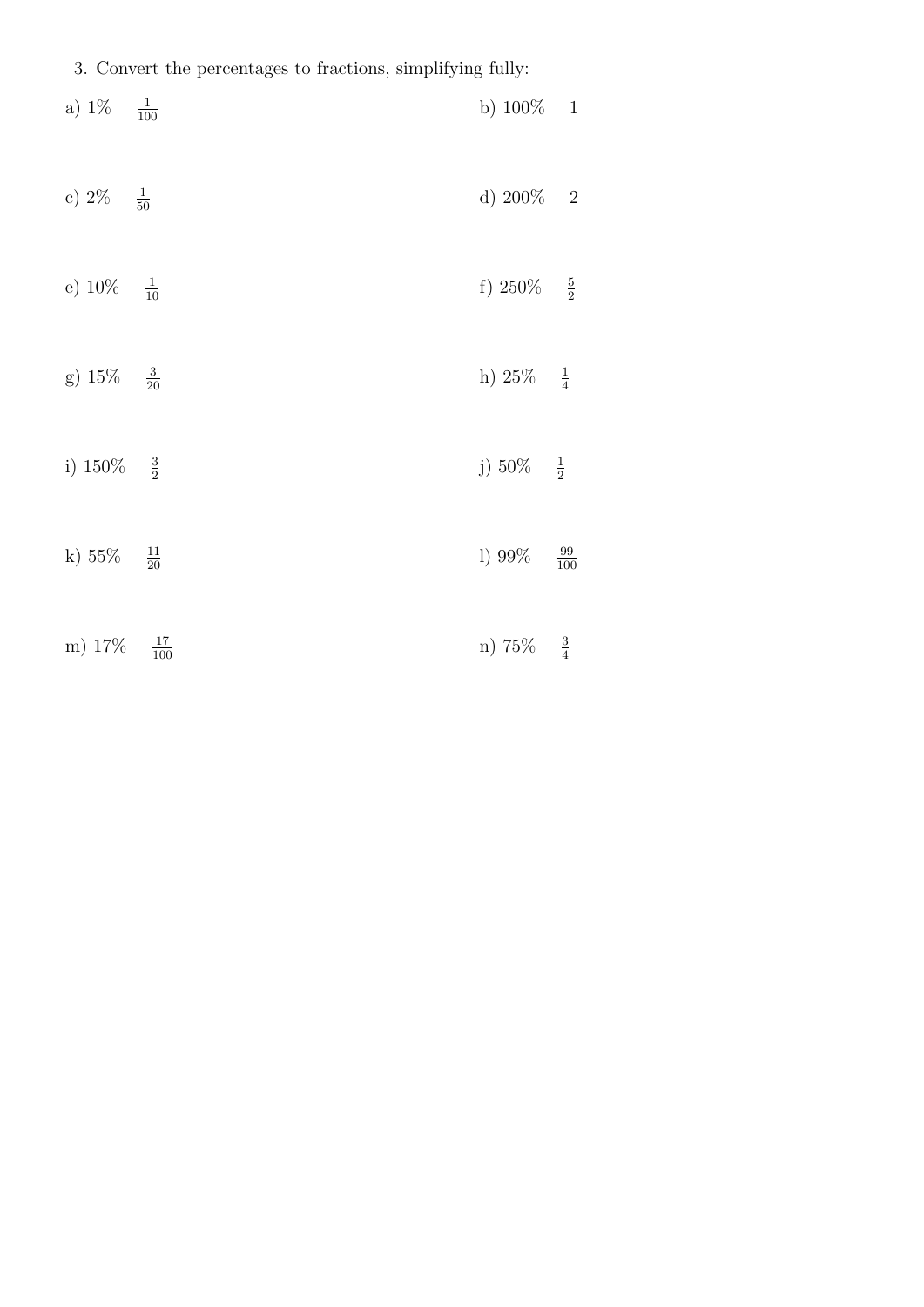|  |  |  | 4. Convert the percentages to decimals: |  |  |  |
|--|--|--|-----------------------------------------|--|--|--|
|--|--|--|-----------------------------------------|--|--|--|

| a) $1\%$ 0.01  | b) $100\% - 1$ |  |
|----------------|----------------|--|
| c) $2\%$ 0.02  | d) $200\%$ 2   |  |
| e) $10\%$ 0.1  | f) $250\%$ 2.5 |  |
| $g) 15\% 0.15$ | h) $25\%$ 0.25 |  |
| i) $150\%$ 1.5 | j) $50\%$ 0.5  |  |
| k) $55\%$ 0.55 | 1) $99\%$ 0.99 |  |
| m) 17\% 0.17   | n) 75% 0.75    |  |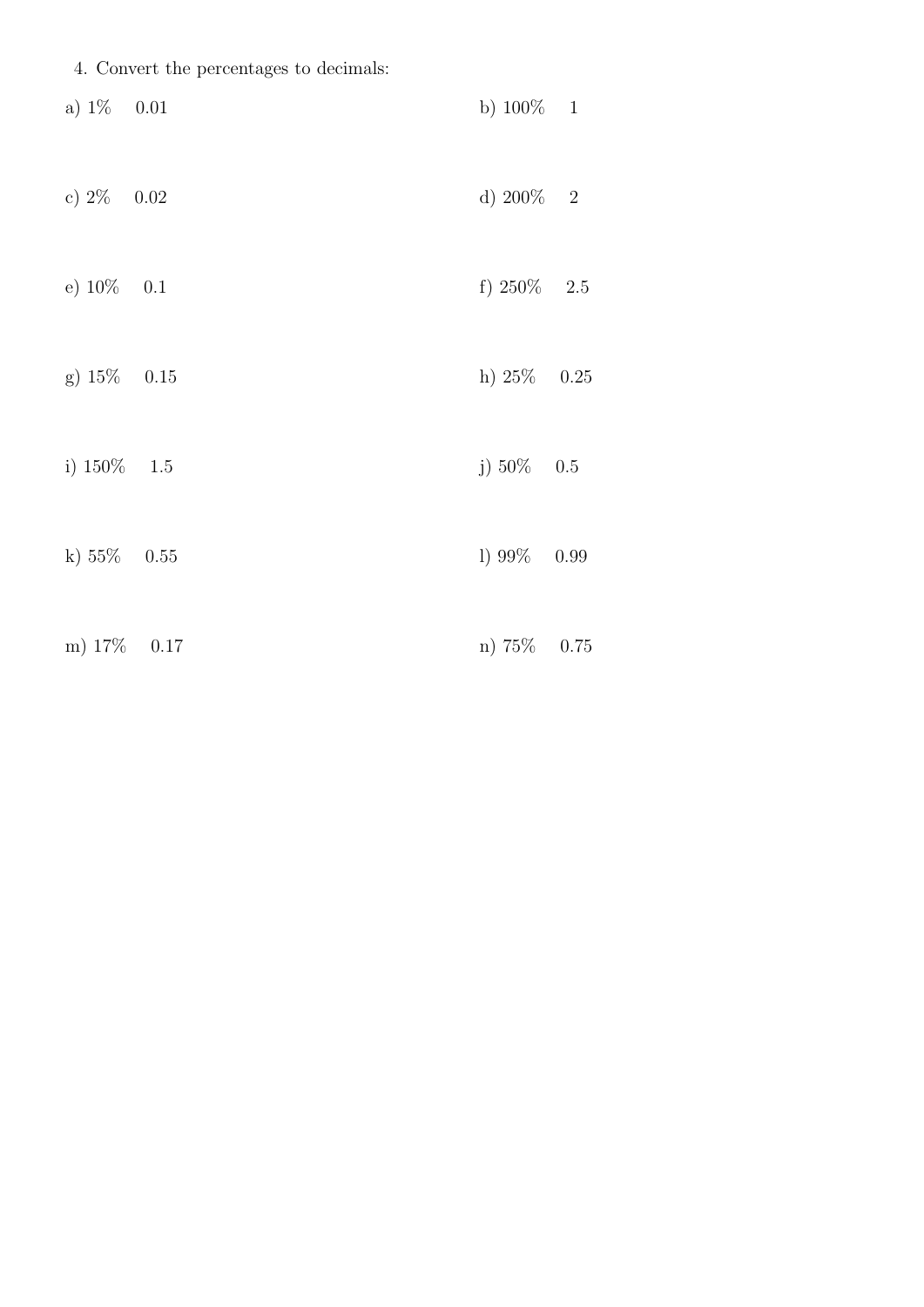5. Convert the fractions to percentages:

| a) $\frac{1}{100}$ 1%   |                      | b) $\frac{3}{10}$ 30%   |
|-------------------------|----------------------|-------------------------|
| c) $\frac{1}{5}$ 20%    |                      | d) $\frac{7}{10}$ 70%   |
| e) $\frac{1}{10}$ 10%   |                      | f) $\frac{5}{2}$ 250%   |
| g) $\frac{3}{20}$ 15%   | h) $\frac{1}{4}$ 25% |                         |
| i) $\frac{3}{2}$ 150%   | j) $\frac{1}{2}$ 50% |                         |
| k) $\frac{55}{100}$ 55% |                      | 1) $\frac{99}{100}$ 99% |
| m) $\frac{17}{100}$ 17% | n) $\frac{3}{4}$ 75% |                         |